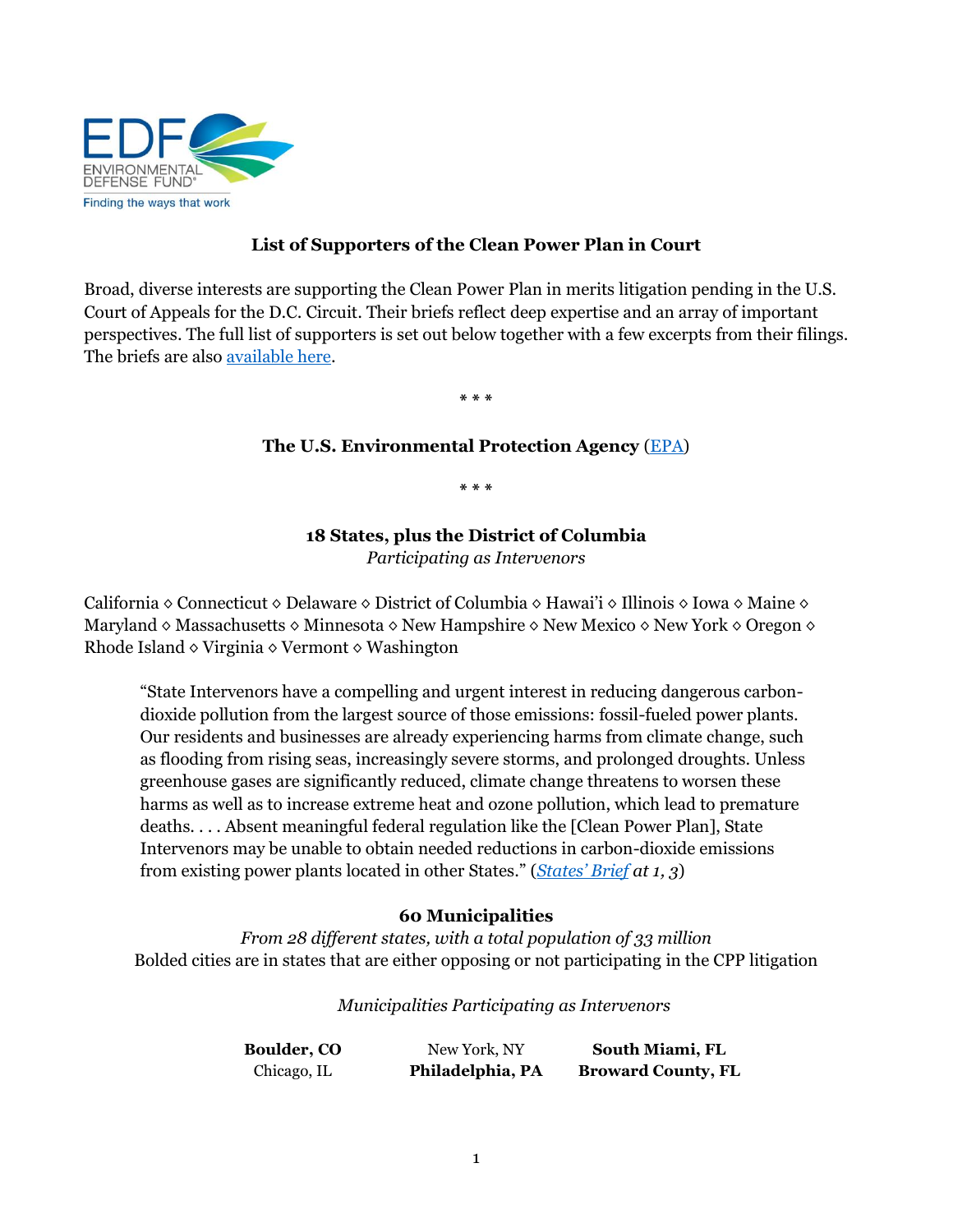| Municipalities Participating as Friends of the Court |  |  |
|------------------------------------------------------|--|--|
|                                                      |  |  |

| Nat'l League of Cities      | Orlando, FL            | Portland, ME                | Milwaukie, OR             |
|-----------------------------|------------------------|-----------------------------|---------------------------|
| <b>US Council of Mayors</b> | Pinecrest, FL          | Ann Arbor, MI               | Portland, OR              |
| Tucson, AZ                  | W. Palm Beach, FL      | <b>Grand Rapids, MI</b>     | Pittsburgh, PA            |
| Berkeley, CA                | Clarkston, GA          | Minneapolis, MN             | <b>West Chester, PA</b>   |
| Los Angeles, CA             | Boise, ID              | Missoula, MT                | Providence, RI            |
| Oakland, CA                 | Aurora, IL             | Chapel Hill, NC             | <b>Knoxville, TN</b>      |
| San Francisco, CA           | Elgin, IL              | Hoboken, NJ                 | Dallas, TX                |
| West Hollywood, CA          | Evanston, IL           | Jersey City, NJ             | <b>Houston, TX</b>        |
| <b>Boulder Co., CO</b>      | Highland Park, IL      | Henderson, NV               | <b>Salt Lake City, UT</b> |
| <b>Fort Collins, CO</b>     | <b>Bloomington, IN</b> | Reno, NV                    | Arlington Co., VA         |
| <b>Coral Gables, FL</b>     | Carmel, IN             | Rochester, NY               | Bellingham, WA            |
| <b>Cutler Bay, FL</b>       | Boston, MA             | Syracuse, NY                | King County, WA           |
| Miami, FL                   | Holyoke, MA            | <b>Newburgh Heights, OH</b> | <b>Madison</b> , WI       |
| Miami Beach, FL             | Baltimore, MD          | Eugene, OR                  | Washburn, WI              |

"Cities . . . are America's "first responders" to climate change." (*[Amicus Cities Brief](https://www.edf.org/sites/default/files/content/2016.04.01_cities_amicus_brief_for_epa.pdf) at 2*)

"The acute relevance of anthropogenic climate change to cities' responsibilities has focused Local Government Coalition members' attention on the dangers of failing to mitigate climate change, as well as on the pressing need to adapt to it. . . . Educated by their experiences and anticipating the still more dramatic climatic changes looming in the foreseeable future, amici write in support of EPA and of the Clean Power Plan." *[\(Amicus Cities Brief](https://www.edf.org/sites/default/files/content/2016.04.01_cities_amicus_brief_for_epa.pdf) at 9*)

**\* \* \***

### **Power Companies**

### *Participating as Intervenors*

These 10 companies control 100,000 megawatts of generating capacity — nearly 10 percent of the nation's total — that serve millions of customers in 26 states across the country, both in competitive and vertically-integrated markets. (*[Power Companies' Brief](https://www.edf.org/sites/default/files/content/power_companies.pdf) at 1*)

| Calpine                         | <b>NextEra</b>                        |
|---------------------------------|---------------------------------------|
| Austin Energy                   | NY Power Authority                    |
| Seattle City Light              | Sacramento Municipal Utility District |
| <b>National Grid Generation</b> | Southern California Edison Co.        |
| PG&E                            | Los Angeles DWP                       |

"The [Clean Power Plan] harnesses existing trends within the electricity sector, recognizing the practical realities of how the integrated electricity grid operates and how utilities are already achieving  $CO<sub>2</sub>$  reductions. It leverages strategies already widely used by the Power Companies and the broader industry to reduce emissions and deliver power at least cost to consumers, including shifting generation towards cleaner and renewable sources and emissions trading. It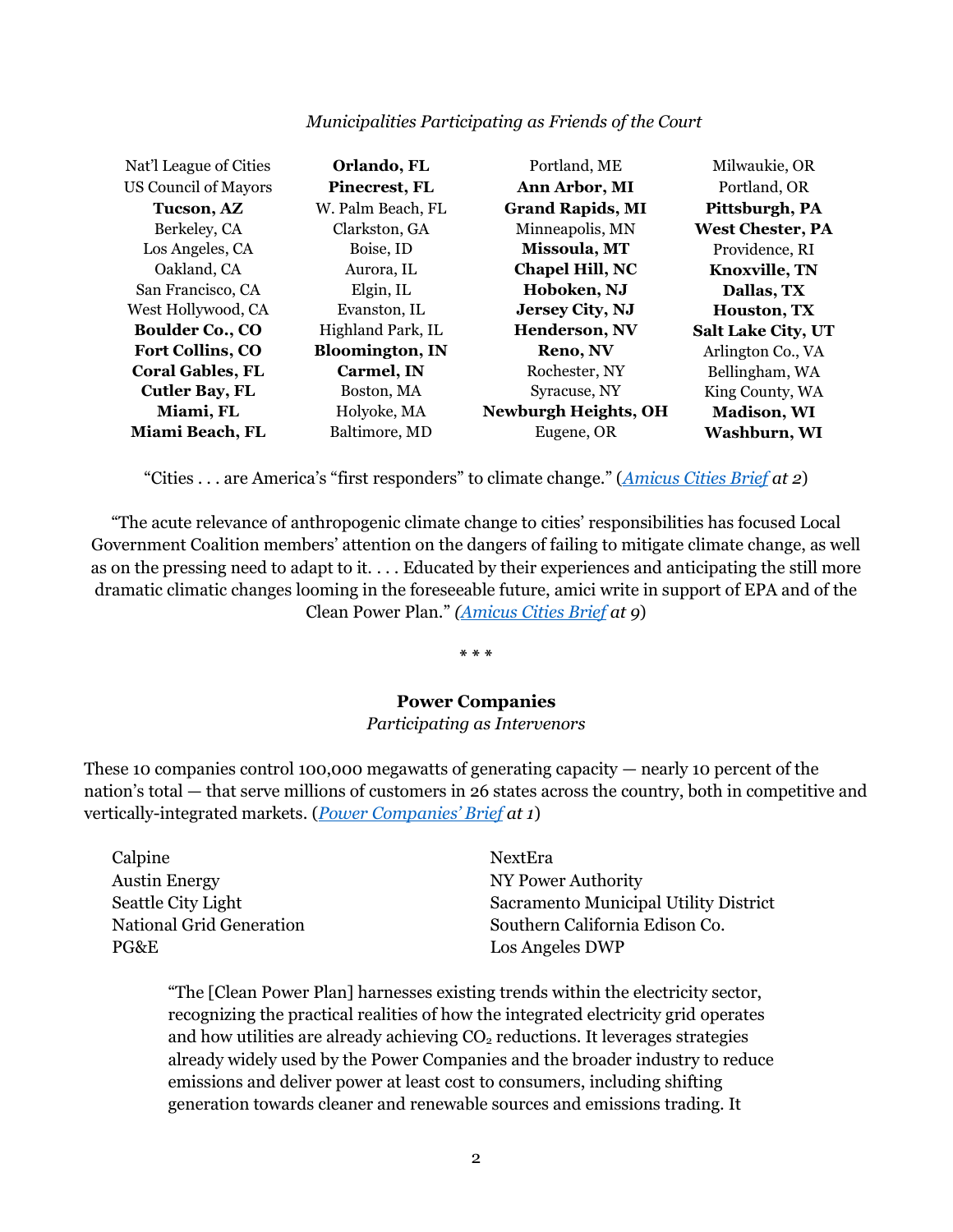provides tremendous flexibility to states and power companies to achieve its emission performance goals however they see fit. The Power Companies' collective experience reducing emissions within their respective generation portfolios demonstrates the reasonableness and achievability of those goals." (*[Power Companies' Brief](https://www.edf.org/sites/default/files/content/power_companies.pdf) at 1-2*)

In a separate filing, energy company Dominion Resources, Inc., added:

"From Dominion's perspective, the Rule is compatible with current trends toward additional renewable and natural gas generation in the power sector based on market conditions and customer demands, as well as already-finalized state and federal environmental requirements aimed at pollutants that have long been subject to federal regulation under the Clean Air Act." *([Dominion's Brief](https://www.edf.org/sites/default/files/content/2016.04.01_dominion_amicus_brief_for_epa.pdf) at 2-3)*

"Dominion Resources, Inc. ("Dominion") is an investor owned energy company that owns and operates Dominion Virginia Power, a fully integrated electric utility, serving approximately 2.4 million customers in Virginia and more than 100,000 customers in North Carolina. Dominion serves these customers with a diverse fleet of coal-fired and natural gas-fired generation facilities, four carbonfree nuclear units, and a growing portfolio of renewable generation. Many of Dominion's existing power plants will be subject to regulation under the Clean Power Plan. . . . Dominion owns and operates approximately 24,300 megawatts of generating capacity." *([Dominion's](https://www.edf.org/sites/default/files/content/2016.04.01_dominion_amicus_brief_for_epa.pdf) Brief at 1)*

# **High Tech Companies** *Amazon, Apple, Google, Microsoft Participating as Friends of the Court*

"Tech Amici are among the most successful and innovative businesses in the United States, with a collective market capitalization of over \$1.7 trillion and hundreds of thousands of employees located in every region of the country." *[\(Tech Brief at 4\)](https://www.edf.org/sites/default/files/content/2016.04.01_major_tech_companies_amicus_brief_for_epa.pdf)*

"Tech Amici's experience suggests that the Clean Power Plan will provide considerable benefits to electricity purchasers and that the Plan will not only be good for the environment, it will be good for business. Tech Amici thus have a significant interest in the success of the Clean Power Plan." *[\(Tech Brief at 4\)](https://www.edf.org/sites/default/files/content/2016.04.01_major_tech_companies_amicus_brief_for_epa.pdf)*

"[T]he Plan will help address climate change by reinforcing current trends that are making renewable energy supplies more robust, more reliable, and more affordable. Tech Amici welcome these developments." *[\(Tech Brief at 4\)](https://www.edf.org/sites/default/files/content/2016.04.01_major_tech_companies_amicus_brief_for_epa.pdf)*

You can also read [Google's blog post](http://googlegreenblog.blogspot.com/2016/04/google-unites-with-other-tech-companies.html) about their filing.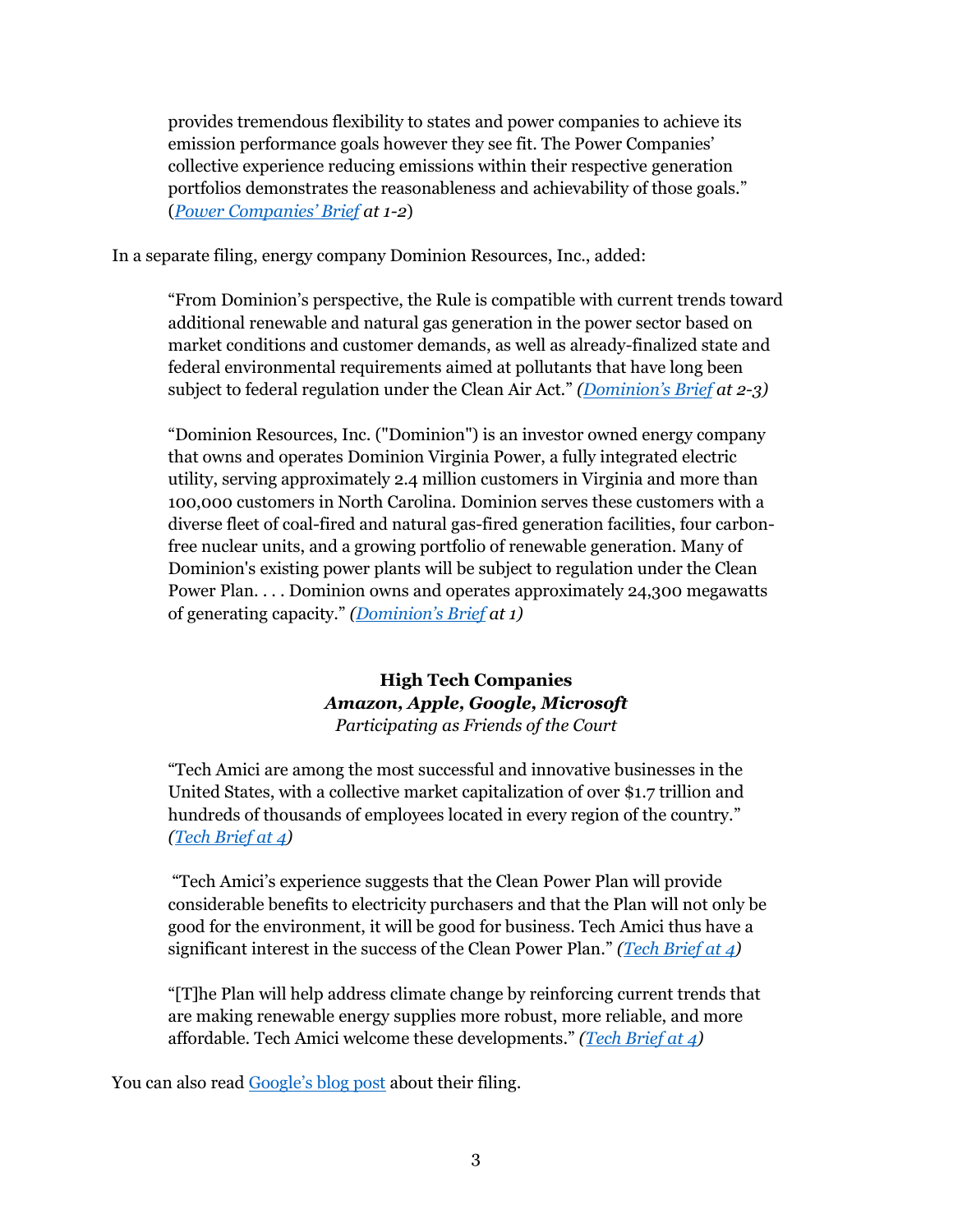# **Leading Consumer Brands** *Mars, IKEA, Adobe, Blue Cross/Blue Shield of Massachusetts Participating as Friends of the Court*

"The Amici Companies . . . are all corporate electricity consumers and purchasers. They represent a diverse set of industries from software product solutions, to furniture and home furnishings, food and other consumer goods, and insurance. These companies are some of this nation's most prominent and most recognizable consumer brands and businesses, and their operations span the entire United States. Together, the Amici Companies use a significant amount of electricity to power their business operations, manufacturing facilities, warehouses, data centers, and other infrastructure in the United States. . . . It is important to the Amici Companies that they reduce their carbon footprints by procuring their electricity from low- and zero-emitting greenhouse gas sources, not only to be good stewards of the environment and of the public health and welfare, but also because it preserves their economic interests." *[\(Consumer](https://www.edf.org/sites/default/files/content/2016.04.01_adobe_mars_ikea_bcbs_ma_amicus_brief_for_epa.pdf)  [Brands Brief](https://www.edf.org/sites/default/files/content/2016.04.01_adobe_mars_ikea_bcbs_ma_amicus_brief_for_epa.pdf) at 2)*

"[T]he Amici Companies support complete and swift implementation of the Clean Power Plan to protect the public health and welfare." *[\(Consumer Brands Brief](https://www.edf.org/sites/default/files/content/2016.04.01_adobe_mars_ikea_bcbs_ma_amicus_brief_for_epa.pdf) at 25)*

**\* \* \***

### **Advanced Energy Associations**

Representing more than 3,000 companies and organizations in the advanced energy sector, a \$200 billion industry in the United States *Participating as Intervenors*

> American Wind Energy Association Solar Energy Industries Association Advanced Energy Economy

"[T]he agency relied on extensive data to project growth in renewable generating capacity and to determine the increased electricity that can be generated by zeroemitting renewable energy." *(Adva[nced Energy Associations' Brief](https://www.edf.org/sites/default/files/content/aee_awea_seia_brief.pdf) at 2)*

"While Petitioners [opposed to the Clean Power Plan] may *disagree* with [EPA's] determinations, they do not show (as they must) that the agency failed to engage in reasoned decision-making. To the contrary, EPA's targets are consistent with proven, well-established practices in the industry and in line with current industry trends." *([Advanced Energy Associations' Brief](https://www.edf.org/sites/default/files/content/aee_awea_seia_brief.pdf) at 2)*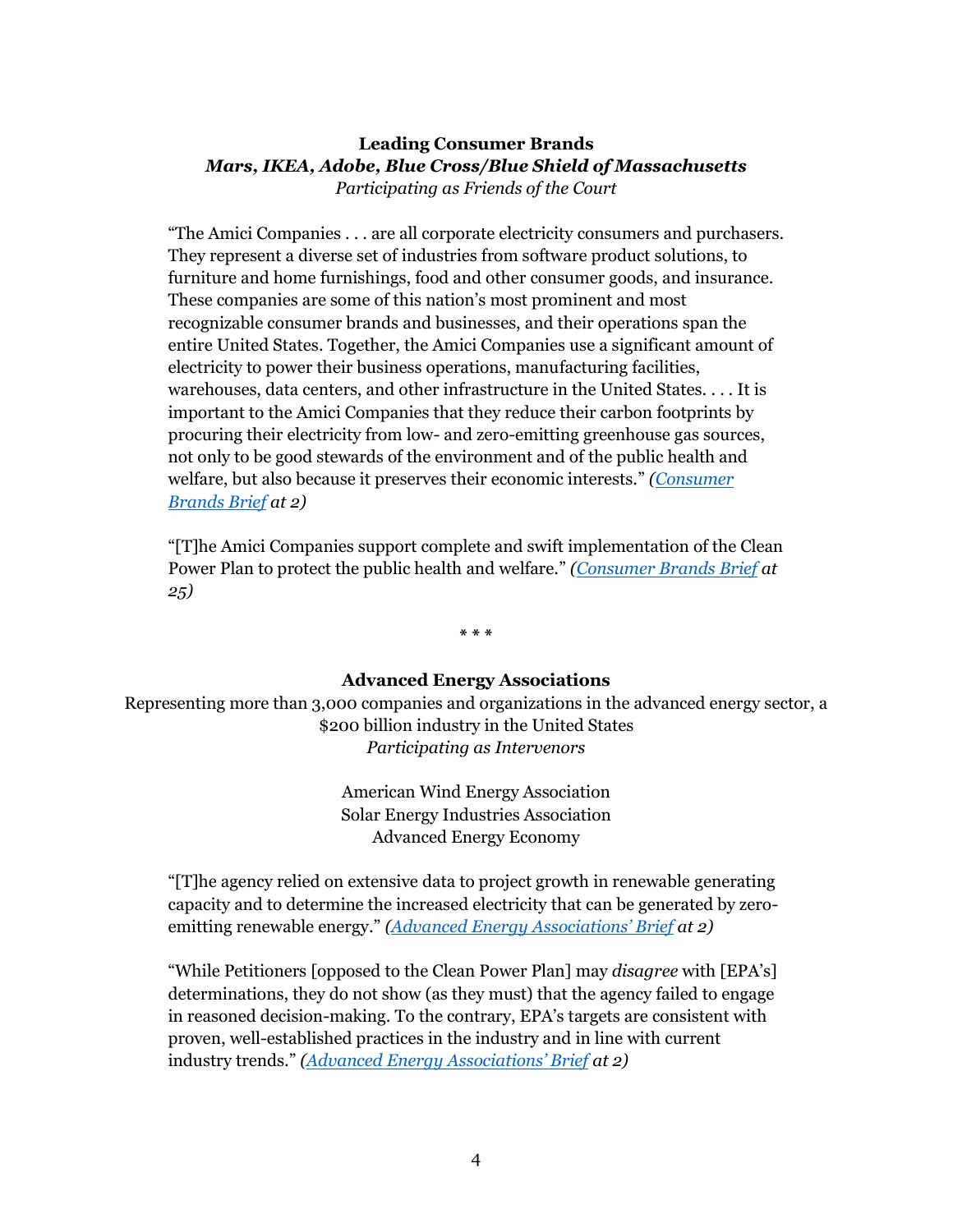### **25 Business Associations**

*Participating as Friends of the Court*

American Sustainable Business Council South Carolina Small Business Chamber of Commerce U.S. Black Chambers, Inc. Climate Action Business Association, New England Pioneer Valley Local First Local First Ithaca Green America Kentucky Sustainable Business Council West Virginia Sustainable Business Council Ohio Sustainable Business Council Idaho Clean Energy Association Integrative Healthcare Policy Consortium Sustainable Furnishings Council

National Small Business Network New York State Sustainable Business Council P3Utah Business and Labor Coalition of New York Small Business Minnesota Metro Independent Business Council (Minneapolis) Lowcountry Local First (South Carolina) Local First Arizona Sustainable Business Network of Massachusetts Sustainable Business Network of Greater Philadelphia Hampton Roads Hispanic Chamber of Commerce Heartland Black Chamber of Commerce (Kansas)

"The Plan will stimulate economic growth and job creation in clean and renewable energy, energy efficiency, and other energy sources and technologies. By contrast, the cost of unchecked climate change that can be quantified economically dwarfs the costs of the Plan—even without considering the enormous unquantifiable costs of climate change." *[\(Business Associations](https://www.edf.org/sites/default/files/content/2016.04.01_sustainable_business_organizations_amicus_brief_for_epa.pdf)' Brief at 1-2)*

#### **\* \* \***

### **208 Members of Congress**

157 Representatives; 36 Senators; 15 former members *Participating as Friends of the Court*

"[The Clean Power Plan] is entirely consistent with the text, structure, and history of the CAA and, in fact, advances the objectives Congress set out to accomplish in the CAA. If this Court were to accept petitioners' argument, it would fundamentally undermine the statutory program that Congress put in place when it enacted the CAA." *[\(Congressional Brief](https://www.edf.org/sites/default/files/content/2016.03.31_members_of_congress_amicus_brief_for_epa.pdf) at 2-3)*

#### **Representatives**

Ruben Gallego (Arizona) Raul M. Grijalva (Arizona) Pete Aguilar (California) Karen Bass (California) Xavier Becerra (California) Ami Bera (California) Julia Brownley (California) Lois Capps (California) Tony Cardenas (California) Judy Chu (California)

Alan Grayson (Florida) Alcee L. Hastings (Florida) Patrick Murphy (Florida) Debbie Wasserman Schultz (Florida) Frederica S. Wilson (Florida) Henry C. Johnson (Georgia) John Lewis (Georgia) K. Mark Takai (Hawai'i) Cheri Bustos (Illinois) Danny K. Davis (Illinois)

Bonnie Watson Coleman (New Jersey) Ben Ray Lujan (New Mexico) Michelle Lujan Grisham (New Mexico) Joseph Crowley (New York) Eliot L. Engel (New York) Brian Higgins (New York) Steve Israel (New York) Hakeem Jeffries (New York) Nita M. Lowey (New York) Carolyn B. Maloney (New York)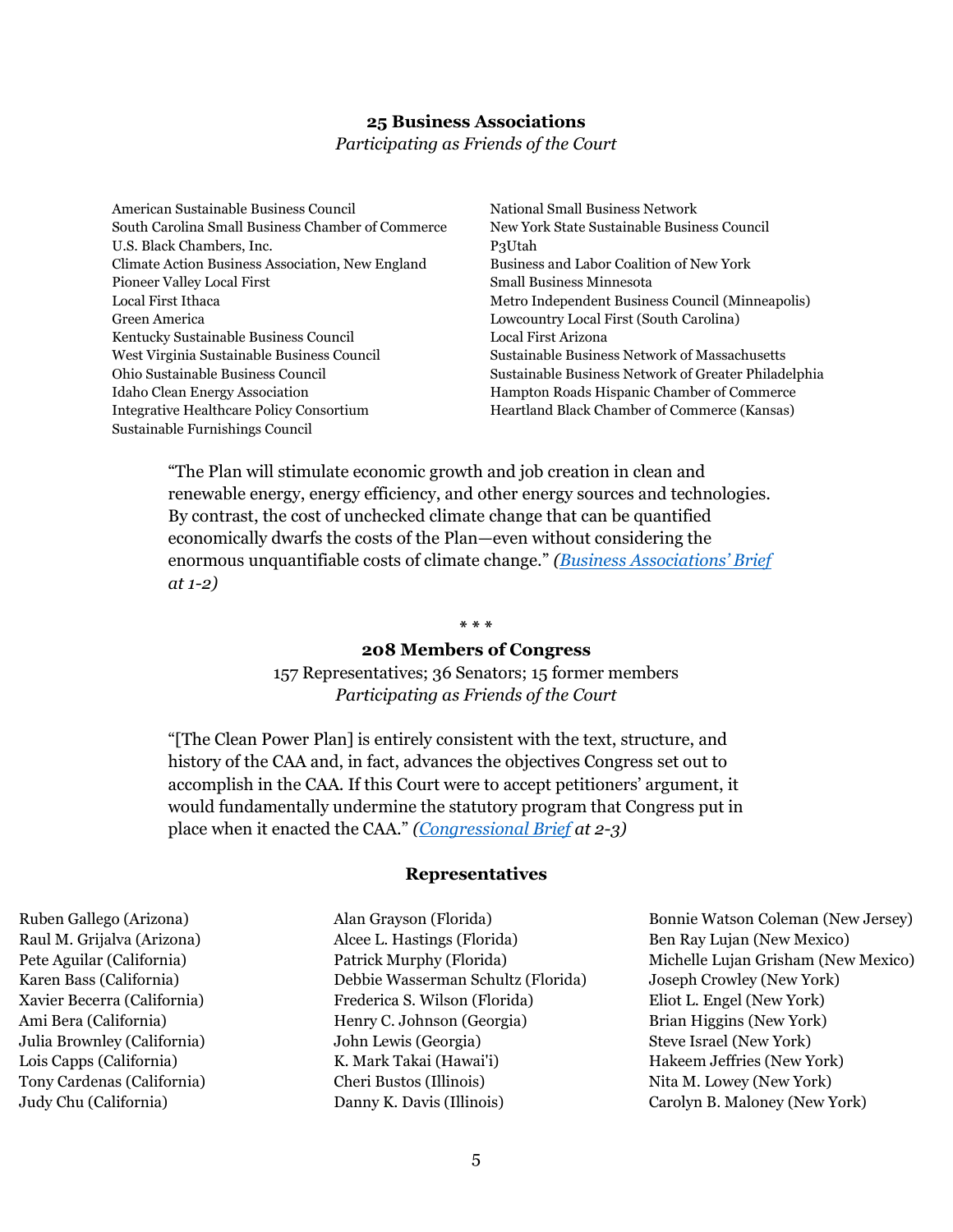Susan A. Davis (California) Mark DeSaulnier (California) Anna G. Eshoo (California) Sam Farr (California) John Garamendi (California) Janice Hahn (California) Michael M. Honda (California) Jared Huffman (California) Barbara Lee (California) Ted Lieu (California) Zoe Lofgren (California) Alan S. Lowenthal (California) Doris Okada Matsui (California) Jerry McNerney (California) Grace F. Napolitano (California) Nancy Pelosi (California) Scott Peters (California) Lucille Roybal-Allard (California) Raul Ruiz (California) Loretta Sanchez (California) Linda T. Sanchez (California) Adam B. Schiff (California) Brad Sherman (California) Jackie Speier (California) Eric Swalwell (California) Mark Takano (California) Mike Thompson (California) Juan Vargas (California) Maxine Waters (California) Diana DeGette (Colorado) Ed Perlmutter (Colorado) Jared Polis (Colorado) Joseph Courtney (Connecticut) Rosa L. DeLauro (Connecticut) Elizabeth Esty (Connecticut) Jim Himes (Connecticut) John B. Larson (Connecticut) John Carney (Delaware) Eleanor Norton (District of Columbia) Corrine Brown (Florida) Katherine Castor (Florida) Theodore Deutch (Florida) Lois Frankel (Florida)

Tammy Duckworth (Illinois) Bill Foster (Illinois) Luis V. Gutierrez (Illinois) Robin Kelly (Illinois) Daniel Lipinski (Illinois) Michael Quigley (Illinois) Bobby L. Rush (Illinois) Janice D. Schakowsky (Illinois) Andre Carson (Indiana) David Loebsack (Iowa) John A. Yarmuth (Kentucky) Cedric L. Richmond (Louisiana) Chellie Pingree (Maine) Elijah E. Cummings (Maryland) John Delaney (Maryland) Donna Edwards (Maryland) Steny H. Hoyer (Maryland) C.A. Ruppersberger (Maryland) John P. Sarbanes (Maryland) Christopher Van Hollen (Maryland Katherine Clark (Massachusetts) Bill Keating (Massachusetts) Joseph Kennedy (Massachusetts) Stephen F. Lynch (Massachusetts) James P. McGovern (Massachusetts) Seth Moulton (Massachusetts) Richard E. Neal (Massachusetts) Niki Tsongas (Massachusetts) John Conyers (Michigan) Debbie Dingell (Michigan) Daniel Kildee (Michigan) Brenda Lawrence (Michigan) Sander M. Levin (Michigan) Keith M. Ellison (Minnesota) Betty McCollum (Minnesota) Emanuel Cleaver (Missouri) Dina Titus (Nevada) Ann Kuster (New Hampshire) Donald Norcross (New Jersey) Frank Pallone (New Jersey) Bill Pascrell, Jr. (New Jersey) Donald Payne (New Jersey) Albio Sires (New Jersey)

Sean Maloney (New York) Gregory W. Meeks (New York) Grace Meng (New York) Jerrold Nadler (New York) Charles B. Rangel (New York) Kathleen Rice (New York) Jose E. Serrano (New York) Louise McIntosh Slaughter (New York) Paul Tonko (New York) Alma Adams (North Carolina) George K. Butterfield (North Carolina) David E. Price (North Carolina) Gregorio Sablan (Northern Mariana) Earl Blumenauer (Oregon) Suzanne Bonamici (Oregon) Peter A. DeFazio (Oregon) Kurt Schrader (Oregon) Brendan F. Boyle (Pennsylvania) Robert A. Brady (Pennsylvania) Matthew Cartwright (Pennsylvania) Michael F. Doyle (Pennsylvania) Chaka Fattah (Pennsylvania) David Cicilline (Rhode Island) James R. Langevin (Rhode Island) James E. Clyburn (South Carolina) Stephen I. Cohen (Tennessee) Joaquin Castro (Texas) Sheila Jackson Lee (Texas) Eddie Bernice Johnson (Texas) Beto O'Rourke (Texas) Peter F. Welch (Vermont) Donald Beyer (Virginia) Gerald E. Connolly (Virginia) Robert C. Scott (Virginia) Suzan DelBene (Washington) Denny Heck (Washington) Derek C. Kilmer (Washington) Jim McDermott (Washington) Adam Smith (Washington) Gwen Moore (Wisconsin) Mark Pocan (Wisconsin)

#### **Senators**

Barbara Boxer (California) Gary Peters (Michigan) Jeffrey Merkley (Oregon)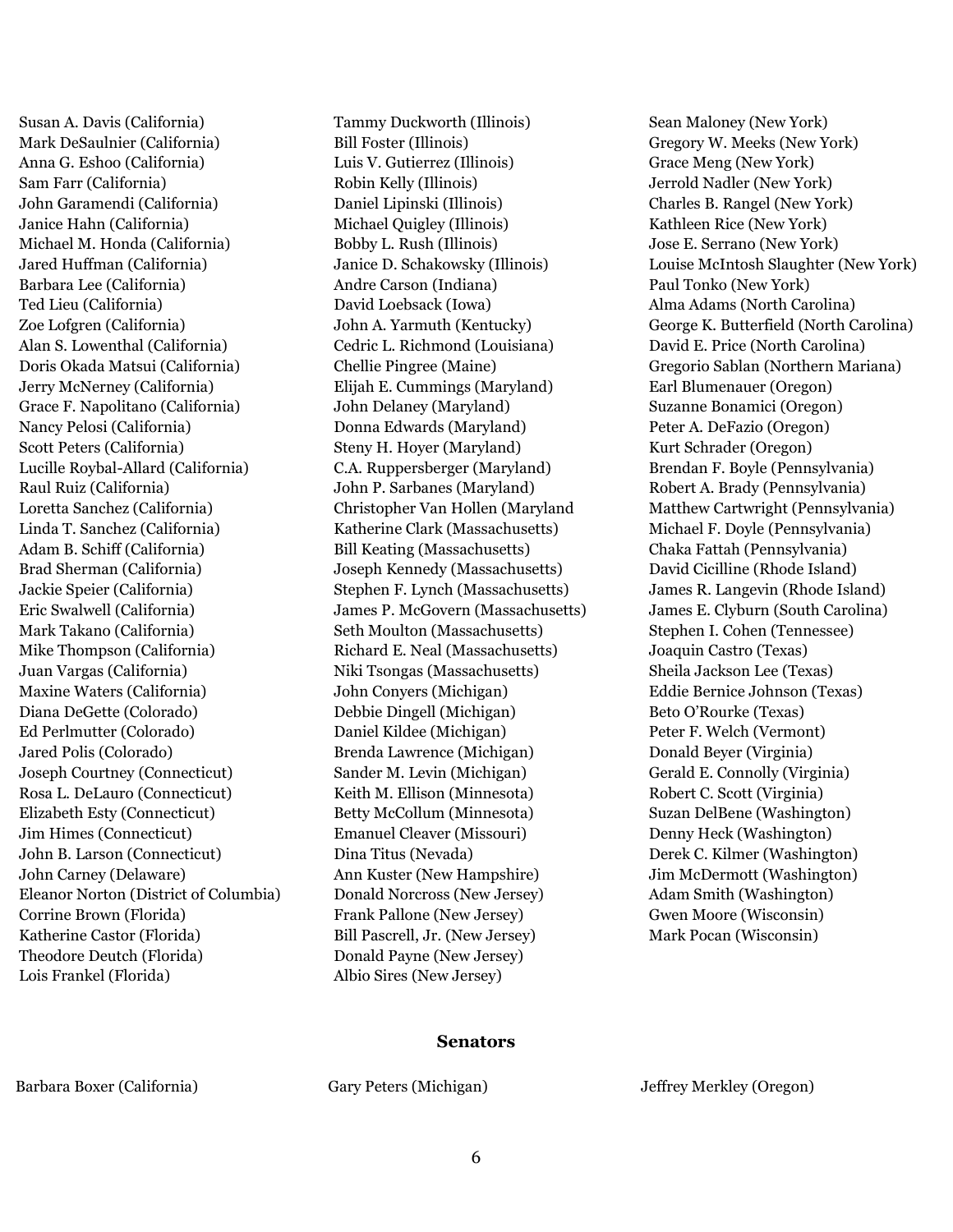Dianne Feinstein (California) Michael Bennet (Colorado) Richard Blumenthal (Connecticut) Thomas R. Carper (Delaware) Christopher Coons (Delaware) Mazie K. Hirono (Hawai'i) Brian Schatz (Hawai'i) Richard J. Durbin (Illinois) Angus King (Maine) Benjamin L. Cardin (Maryland) Edward J. Markey (Massachusetts)

George Miller (California) Henry Waxman (California) Timothy E. Wirth (Colorado) Joseph I. Lieberman (Connecticut) Tom Harkin (Iowa)

Debbie Stabenow (Michigan) Al Franken (Minnesota) Amy Klobuchar (Minnesota) Harry Reid (Nevada) Jeanne Shaheen (New Hampshire) Cory A. Booker (New Jersey) Robert Menendez (New Jersey) Martin T. Heinrich (New Mexico) Kirsten E. Gillibrand (New York) Charles E. Schumer (New York) Sherrod Brown (Ohio)

### **Former Members**

George J. Mitchell (Maine) Carl Levin (Michigan) Milton "Bob" Carr (Michigan) David Durenberger (Minnesota) Robert J. Kerrey (Nebraska)

Ron Wyden (Oregon) Robert P. Casey (Pennsylvania) Jack Reed (Rhode Island) Sheldon Whitehouse (Rhode Island) Patrick J. Leahy (Vermont) Bernard Sanders (Vermont) Tim Kaine (Virginia) Mark Warner (Virginia) Maria Cantwell (Washington) Patty Murray (Washington) Tammy Baldwin (Wisconsin)

Bill Hughes (New Jersey) Sherwood Boehlert (New York) Thomas Downey (New York) Thomas A. Daschle (South Dakota) Jim Moran (Virginia)

**\* \* \***

# **Leading Experts in National Security, Energy, Climate Science and Environmental Law**

*Participating as Friends of the Court*

- National security experts **Madeleine K. Albright**; **Leon E. Panetta**; **William J. Burns**: "[G]lobal warming makes the world more volatile and less safe — which provides another reason why concerted, persistent action by the United States is of paramount importance. Over the past decade, American military leaders consistently have highlighted the national security implications of global warming." *[\(National](https://www.edf.org/sites/default/files/content/2016.04.01_albright_panetta_burns_amicus_brief_for_epa.pdf)  [Security Brief](https://www.edf.org/sites/default/files/content/2016.04.01_albright_panetta_burns_amicus_brief_for_epa.pdf) at 11)*
- Two former EPA Administrators, **William Ruckelshaus** (appointed by Nixon and Reagan) and **William Reilly** (appointed by George H.W. Bush): "The Plan is a pragmatic, flexible, and cost-effective pollution control program, which properly respects State sovereignty by affording States substantial authority and latitude to decide whether and how best to administer its provisions." *[\(Former Administrator Brief](https://www.edf.org/sites/default/files/content/2016.03.31_former_epa_administrators_amicus_brief_for_epa.pdf) at 1)*
- **Institute for Policy Integrity** at NYU School of Law: "[T]he rule relies on familiar, flexible reduction techniques that EPA has used for several decades and under administrations of both parties. Courts have repeatedly upheld these techniques as reasonable exercises of EPA's discretion." *[\(IPI Brief at 4\)](https://www.edf.org/sites/default/files/content/2016.04.01_ipi_amicus_brief_for_epa.pdf)*
- Lead drafters of the 1970 Clean Air Act **Tom Jorling** and **Leon Billings**: "The 1970 Amendments were designed as an all-encompassing scheme for the regulation of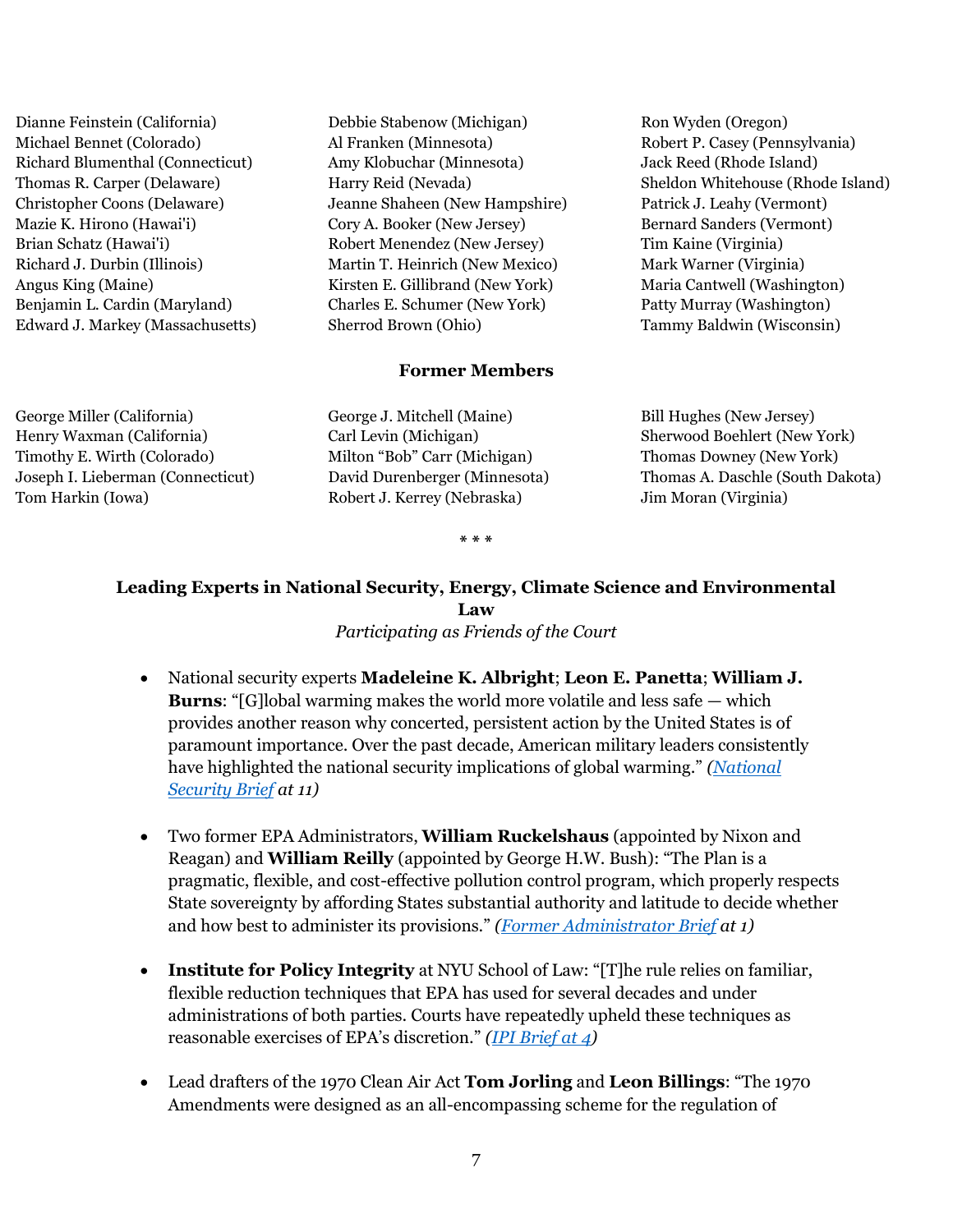emissions of any and all air pollutants that are harmful to human health and the environment. They granted EPA the flexibility to regulate all known and later discovered air pollutants. The purpose of this statutory scheme was to 'establish that the air is a public resource' and to provide an 'intensive and comprehensive attack on air pollution'. Regulation of carbon dioxide is clearly contemplated by this design." *[\(Clean Air Act](https://www.edf.org/sites/default/files/content/2016.04.01_caa_experts_amicus_brief_for_epa.pdf) [Experts](https://www.edf.org/sites/default/files/content/2016.04.01_caa_experts_amicus_brief_for_epa.pdf)' Brief at 5)*

- **Electricity Grid** Experts: "[T]he Rule respects and harnesses the routine shifting of generation among sources to cost-effectively reduce CO2 emissions from the machine as a whole. . . . The gradual shifts that the Rule promotes are modest compared to broader changes already underway, as the power sector trends away from coal and toward cheaper, more efficient lower-carbon sources." *[\(Grid Experts](https://www.edf.org/sites/default/files/content/2016.04.01_grid_experts_amicus_brief_for_epa.pdf)' Brief at 15)*
- **20 Climate Scientists:** "[A]n overwhelming consensus has developed within the scientific community: climate change is occurring, and human activities are extremely likely the dominant cause. . . . We are not lawyers or policymakers, and we are not attempting to present ourselves as such. But we weigh in, in this amicus brief, to elaborate on the need to address anthropogenic emissions of greenhouse gases, based on our current understanding of the science. We believe that the Clean Power Plan is a welcome beginning." *([Climate Scientists' Brief](https://www.edf.org/sites/default/files/content/2016.04.01_climate_scientists_amicus_brief_for_epa.pdf) at 12)*

**\* \* \***

# **16 Former State Energy and Environmental Officials**

*Participating as Friends of the Court*

**Matt Baker (Colorado)** – former PUC Commissioner

**Janet Gail Besser (Massachusetts)** – former Chair and Commissioner, Department of Telecommunications and Energy

**Ron Binz (Colorado)** – former PUC Chairman

**Garry Brown (New York)** – former Chair and Commissioner, Public Service Commission

**Michael H. Dworkin (Vermont)** – former Chairman, Public Service Board **Jeanne Fox (New Jersey)** – former President and Commissioner, Board of Public **Utilities** 

**Dian Grueneich (California)** – former PUC Commissioner

**Paul Hibbard (Massachusetts)** – former Chair, Department of Public Utilities

**Karl Rábago (Texas)** – former PUC Commissioner

**Cheryl Roberto (Ohio)** – former PUC Commissioner

**Barbara Roberts (Colorado)** – former Chair, Air Quality Control Commission **Jim Roth (Oklahoma)** – former Commissioner, Oklahoma Corporation Commission **Larry Soward (Texas)** – former Commissioner, Commission on Environmental

Quality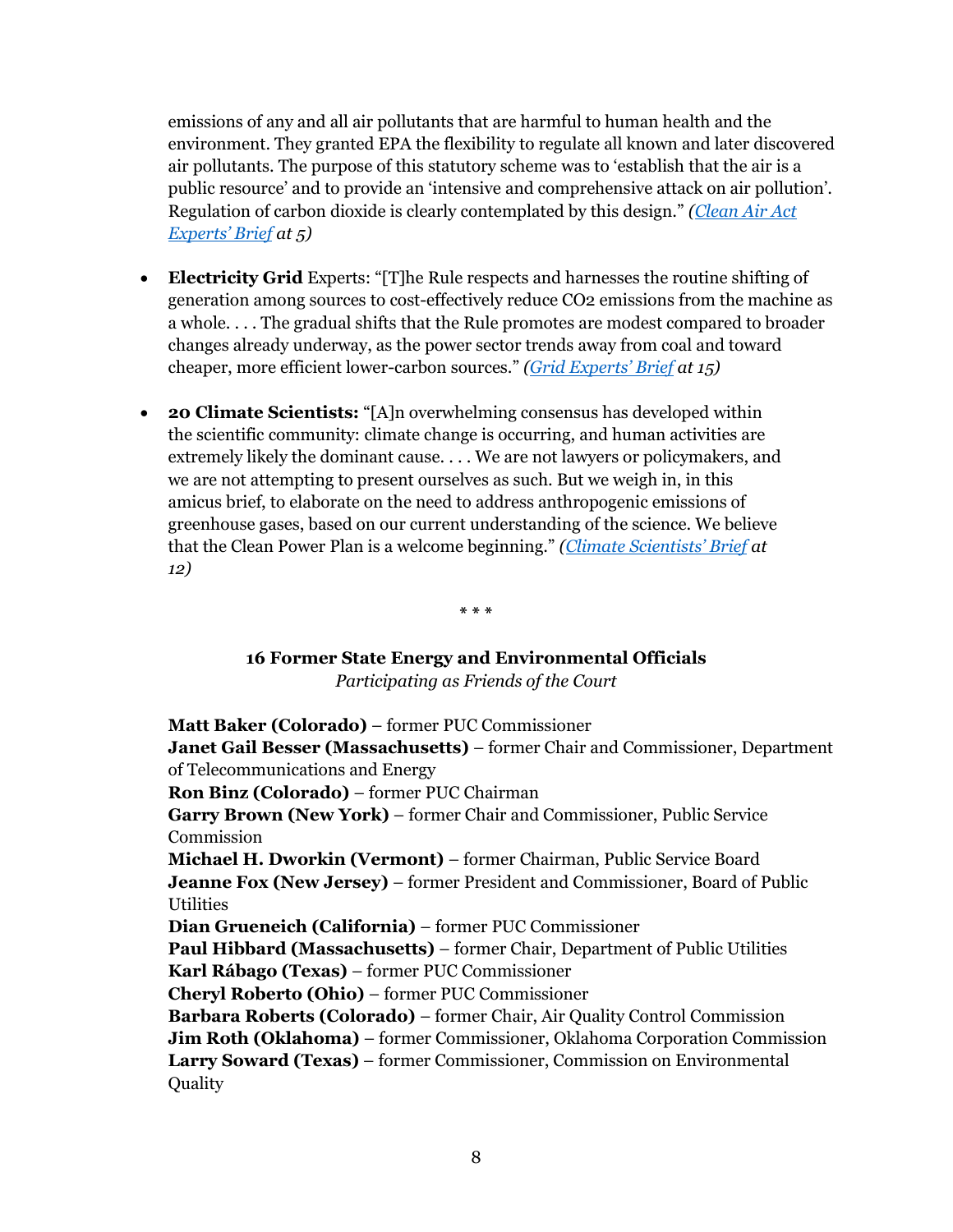**Kelly Speakes-Backman (Maryland)** – former Commissioner, Public Service Commission **Sue Tierney (Massachusetts & DOE)** – former PUC Commissioner, former DOE Assistant Secretary **Kathryn Watson (Indiana)** – former branch chief, Air Programs, Department of Environmental Management

**\* \* \***

# **9 Leading Health Associations**

*Participating as Friends of the Court*

| <b>American Thoracic Society</b>               | National Medical Association                  |
|------------------------------------------------|-----------------------------------------------|
| <b>American Medical Association</b>            | <b>American Pediatric Association</b>         |
| <b>American Academy of Pediatrics</b>          | National Association for Medical Direction of |
| <b>American College of Preventive Medicine</b> | <b>Respiratory Care</b>                       |
| American College of Occupational and           | American Public Health Association            |
| <b>Environmental Medicine</b>                  |                                               |

"Direct impacts from the changing climate include heat-related illness, declines in air quality, and increased respiratory and cardiovascular illness. The extreme weather expected to occur alongside climate change may lead to injury, disability, and death. Changes in climate also facilitate the migration of mosquito-borne diseases, such as dengue fever and malaria, into new locations, increasing exposure to these and other pathogens. These harmful effects are particularly potent for vulnerable populations such as children, the elderly, communities of color, and the poor. . . . Failure to uphold the Clean Power Plan would undermine EPA's ability to carry out its legal obligation to regulate carbon emissions that endanger human health, and would negatively impact the health of current and future generations of Americans." *([Health Associations' Brief](https://www.edf.org/sites/default/files/content/2016.04.01_public_health_organizations_amicus_brief_for_epa.pdf) at 2-3)*

### **Service Employees International Union**

**\* \* \***

A labor union of more than two million people in the United States (including Puerto Rico) and Canada, and the largest health care union in the United States *Participating as a Friend of the Court*

"SEIU is increasingly aware that social and economic justice will remain out of reach for working families unless the harms arising from air pollution and climate change are addressed … Its members, many of whom live, or are caregivers in, vulnerable communities, have experience with pollution-related health conditions that have become increasingly common consequences of climate change." *[\(Service Employees International Union Brief](https://www.edf.org/sites/default/files/content/2016.04.01_seiu_amicus_brief_for_epa.pdf) at 15)*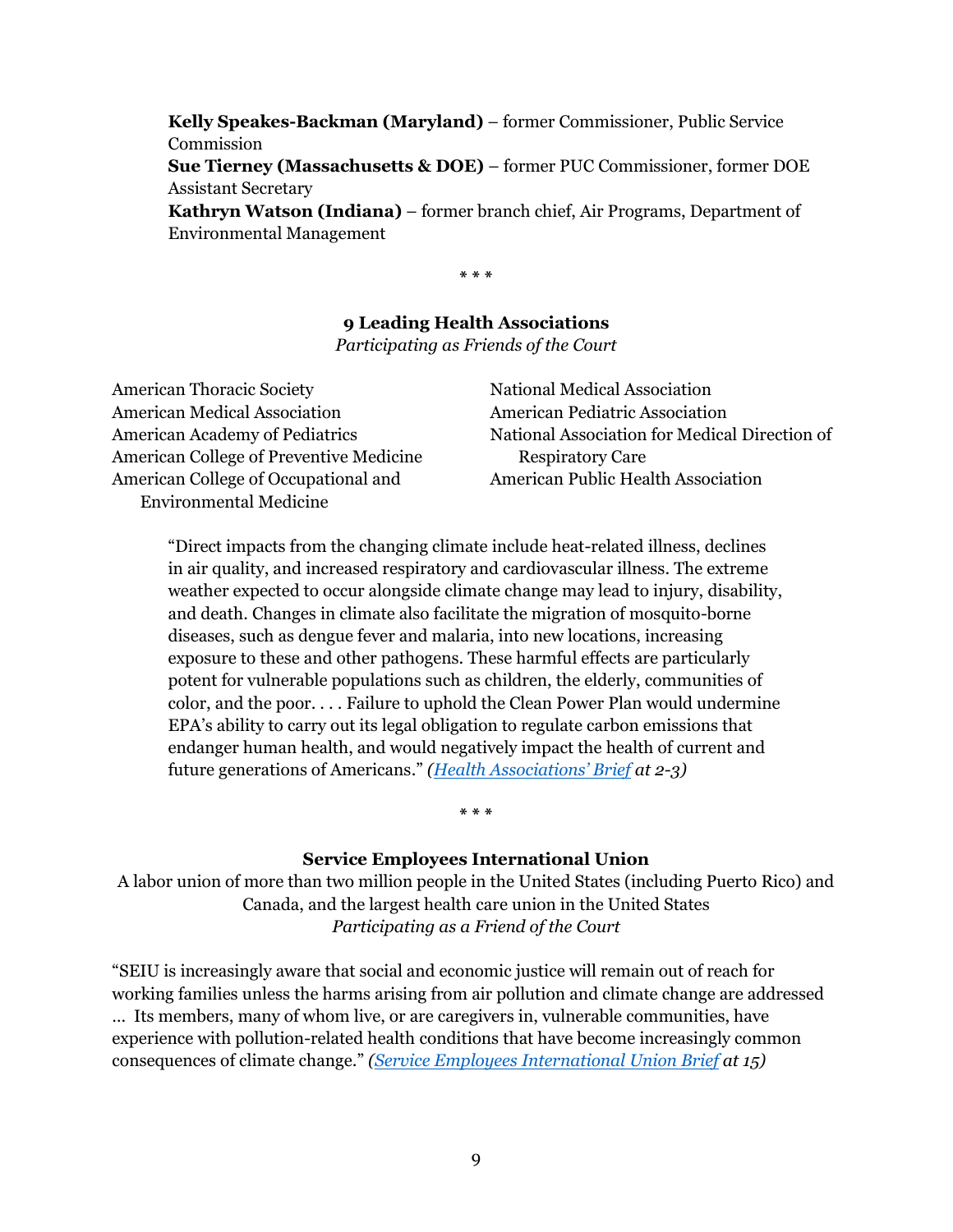#### **Ratepayer and Consumer Protection Organization**

Consumers Union, Public Citizen, Illinois Citizens Utility Board *Participating as Friends of the Court*

"The EPA's final Clean Power Plan leverages energy-efficiency opportunities to achieve greenhouse-gas emission reductions in a way that directly benefits consumers, low-income households, and other electricity ratepayers. . . . A wealth of empirical evidence over the past decade shows that clean-power programs improve access to affordable electricity, reduce greenhouse-gas emissions, and increase energy efficiency for utilities, businesses, and consumers alike." *(Consumer and [Ratepayer Organizations' Brief](https://www.edf.org/sites/default/files/content/2016.04.01_consumers_amicus_brief_for_epa.pdf) at 2-3)*

**\* \* \***

# **41 Faith Communities**

*Participating as Friends of the Court*

Catholic Climate Covenant Catholic Rural Life Evangelical Environmental Network National Council of Churches USA Coalition on the Environment and Jewish Life Church World Service Union of Reform Judaism Women of Reform Judaism National Baptist Convention of America Progressive National Baptist Convention Hazon Sisters of Mercy of the Americas, Institute Leadership Team Maryknoll Sisters Sisters of the Divine Compassion The Columban Center for Advocacy and Outreach Cabrini College Fordham University University of San Diego Center for Sustainability at Saint Louis University Center for Human Rights and International Justice, Boston College The Boisi Center of Boston College Conference for Mercy Higher Education University of San Francisco Le Moyne College The Center for Peace and Justice Education Loyola University Maryland The College of the Holy Cross